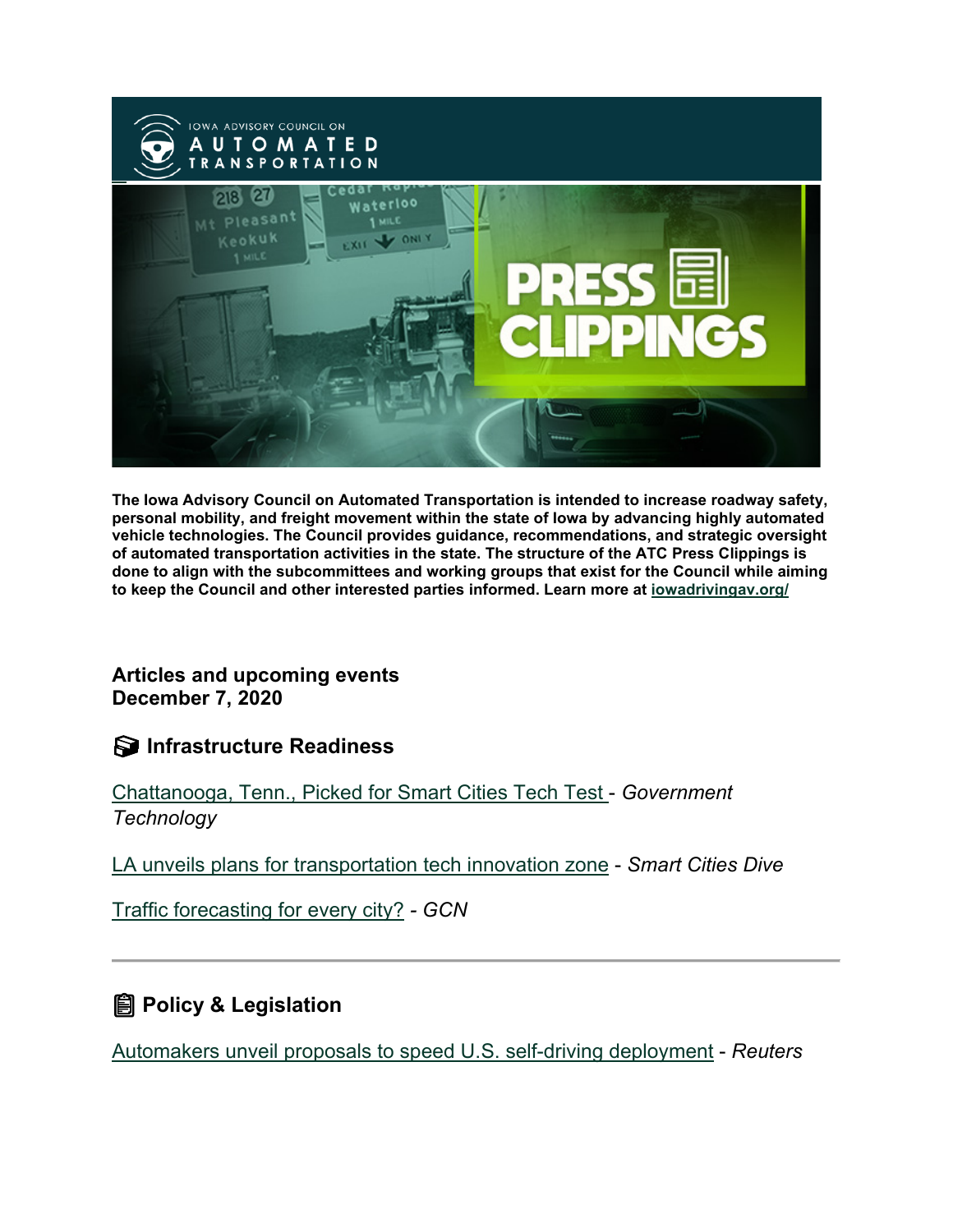[USDOT pushes swift implementation of first pedestrian safety plan](https://www.smartcitiesdive.com/news/usdot-pushes-swift-implementation-of-first-pedestrian-safety-plan/589846/?utm_medium=email&utm_source=govdelivery) - *Smart Cities Dive*

[Michigan wants to build the road of the future. Here's why it matters](https://www.traffictechnologytoday.com/news/autonomous-vehicles/exclusive-feature-michigan-wants-to-build-the-road-of-the-future-heres-why-it-matters.html?utm_medium=email&utm_source=govdelivery) *- Traffic Technology Today*

### **ED Economic Development**

[Tri-State Test Sets the Stage for Autonomous Truck Platooning](https://www.ibtta.org/blog/tri-state-test-sets-stage-autonomous-truck-platooning?utm_medium=email&utm_source=govdelivery) - *Tolling Points*

[GM, Nikola announce reworked agreement; Nikola shares tumble 25%](https://www.reuters.com/article/us-gm-nikola/gm-nikola-announce-reworked-smaller-deal-focused-on-supplying-fuel-cell-systems-idUSKBN28A1R8?utm_medium=email&utm_source=govdelivery) - *Reuters*

[Assembling the Autonomous Truck](https://www.ttnews.com/articles/assembling-autonomous-truck?utm_medium=email&utm_source=govdelivery) *- Transport Topics*

# **Public Safety & Enforcement**

[Pennsylvania legalizes autonomous delivery robots, classifies them as](https://www.pghcitypaper.com/pittsburgh/pennsylvania-legalizes-autonomous-delivery-robots-classifies-them-as-pedestrians/Content?oid=18482040&utm_medium=email&utm_source=govdelivery)  [pedestrians](https://www.pghcitypaper.com/pittsburgh/pennsylvania-legalizes-autonomous-delivery-robots-classifies-them-as-pedestrians/Content?oid=18482040&utm_medium=email&utm_source=govdelivery) - *Pittsburgh City Paper*

[Drivers let their focus slip as they get used to partial automation](https://www.iihs.org/news/detail/drivers-let-their-focus-slip-as-they-get-used-to-partial-automation?utm_medium=email&utm_source=govdelivery) - *Insurance Institute for Highway Safety*

[The Biden Administration Needs to Do Something About Tesla](https://slate.com/technology/2020/12/tesla-biden-self-driving-cars-regulation.html?utm_medium=email&utm_source=govdelivery) *- Slate*

# **Research, Development, Testing & Evaluation**

[Waymo opening new autonomous vehicle testing site in Ohio](https://apnews.com/article/technology-columbus-merced-california-toledo-93bbb0c9e8b1bec7a88793d30914031e?utm_medium=email&utm_source=govdelivery) - *The Associated Press*

Project [update: ADS vehicle is now becoming automated](https://adsforruralamerica.uiowa.edu/news/2020/12/project-update-our-vehicle-now-becoming-automated?utm_medium=email&utm_source=govdelivery) - *ADS for Rural America*

[Video: Using radar to help self-driving cars navigate in bad weather](https://electronics360.globalspec.com/article/16004/video-using-radar-to-help-self-driving-cars-navigate-in-bad-weather?utm_medium=email&utm_source=govdelivery) *- Electronics 360*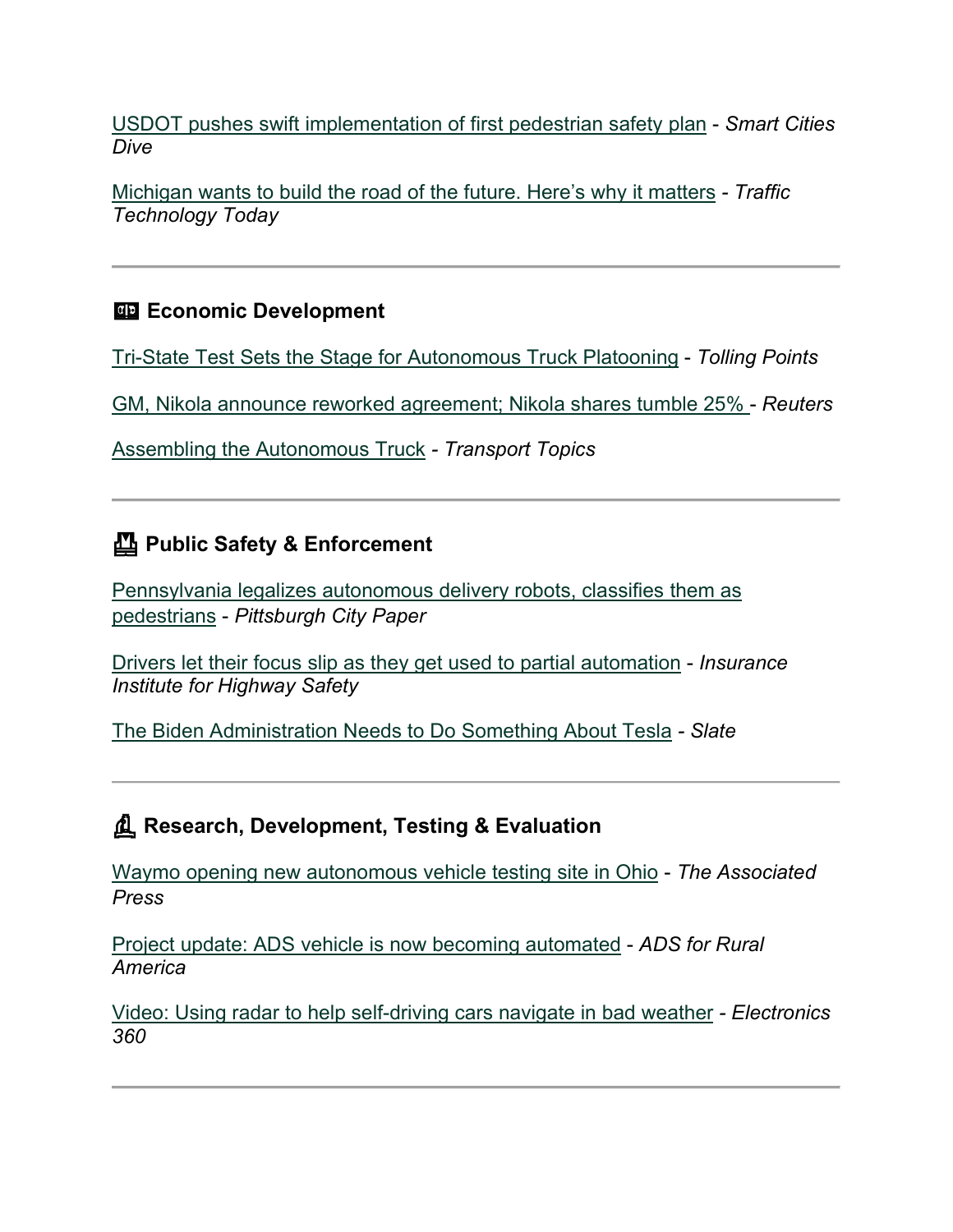# **E** Upcoming Events

[Building Capacity for Intelligent Transportation Systems in Rural and Small](https://www.pcb.its.dot.gov/t3/s201209_Building_Capacity_for_ITS_in_Rural_and_Small_Metropolitan_Areas.aspx?utm_medium=email&utm_source=govdelivery)  [Metropolitan Areas](https://www.pcb.its.dot.gov/t3/s201209_Building_Capacity_for_ITS_in_Rural_and_Small_Metropolitan_Areas.aspx?utm_medium=email&utm_source=govdelivery) *U.S. Department of Transportation*

Wednesday, December 9th 12 pm CT

[Meet the People of PAVE](https://pavecampaign.org/events-backup/pave-virtual-panel-meet-the-people-of-pave/?utm_medium=email&utm_source=govdelivery) *Partners for Automated Vehicle Education* Wednesday, December 16th 1 pm CT

#### **Presenters:**

Tara Andringa - Executive Director, PAVE Tabitha Colter - Director of Operations, PAVE Edward Niedermeyer - Communications Director, PAVE Jade Kenny - Director of Digital Media, PAVE

Public Safety & Enforcement Subcommittee Meeting *Iowa Advisory Council on Automated Transportation* Tuesday, December 8th 1:00 pm - 2:00 pm

Infrastructure Readiness Subcommittee Meeting *Iowa Advisory Council on Automated Transportation* Thursday, December 10th 1:00 pm - 2:00 pm

Policy & Legislation Subcommittee Meeting *Iowa Advisory Council on Automated Transportation* Tuesday, January 19th 1:00 pm - 2:00 pm

Economic Development Subcommittee Meeting *Iowa Advisory Council on Automated Transportation* To Be Determined (Tentatively Jan/Feb 2021)